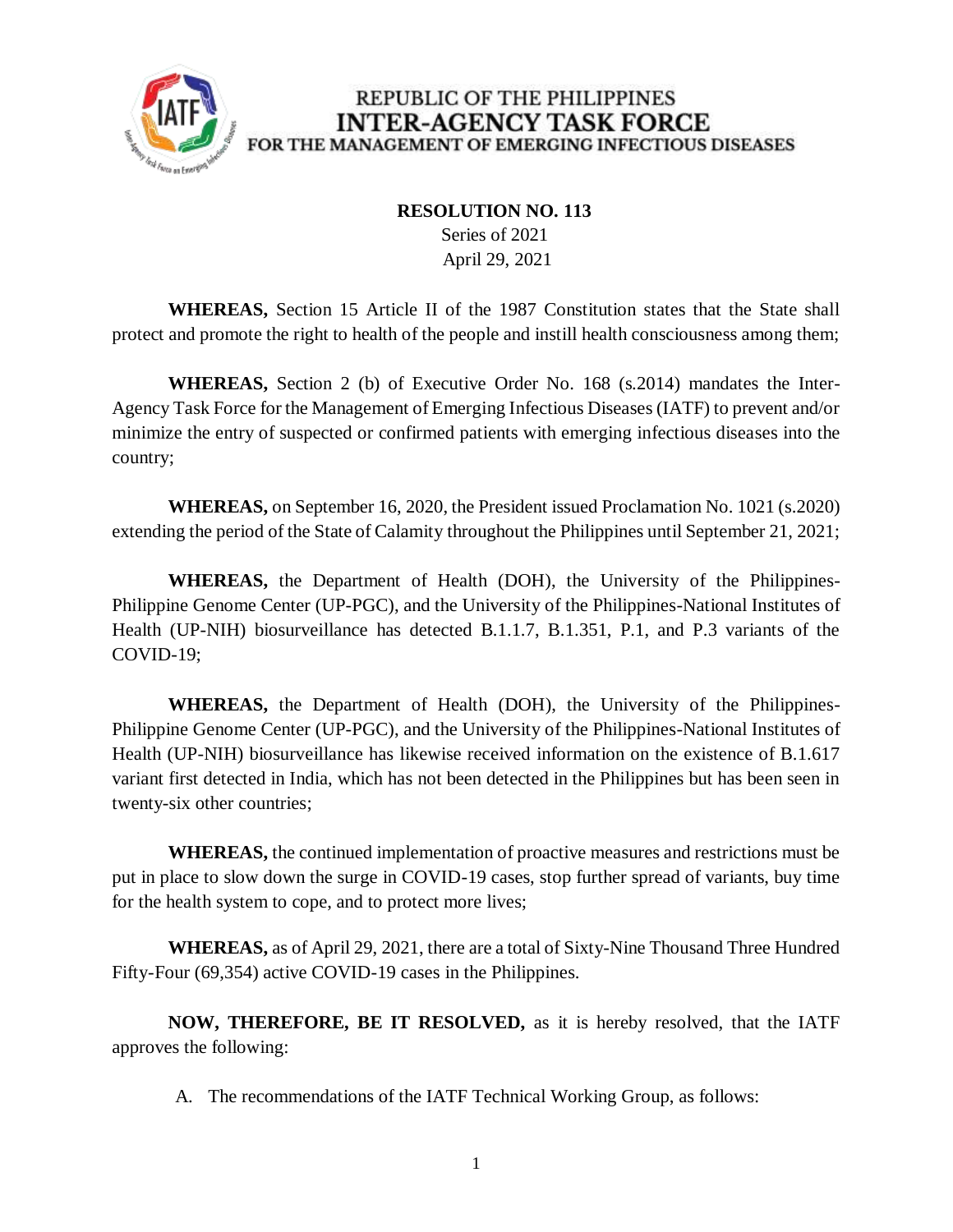

1. Food preparation establishments such as commissaries, restaurants, and eateries may resume their indoor dine-in services in areas under Modified Enhanced Community Quarantine at an initial venue or seating capacity of ten percent (10%).

Said food preparation establishments may operate their indoor dinein services beyond the limitation prescribed in the preceding paragraph, provided that they comply with Joint Memorandum Circular No. 21-01 (s.2021) or the Safety Seal Certification Program.

For this purpose, the application of Section 3 par.5(k) of the IATF Omnibus Guidelines on the Implementation of Community Quarantine in the Philippines, as amended, is hereby suspended.

2. Beauty salons, beauty parlors, barbershops, and nail spas may resume operations at an initial venue or seating capacity of thirty percent (30%). For this purpose, these establishments shall only provide services that can accommodate the wearing of face masks at all times by patrons/clients and service providers.

Said personal care establishments may operate beyond the limitation prescribed in the preceding paragraph, provided that they comply with Joint Memorandum Circular No. 21-01 (s.2021) or the Safety Seal Certification Program.

For this purpose, the application of Section 3 par. 5 (j) of the IATF Omnibus Guidelines on the Implementation of Community Quarantine in the Philippines, as amended, is hereby suspended in part. Personal care establishments and services not included in the foregoing shall remain part of the negative list of industries not allowed to operate.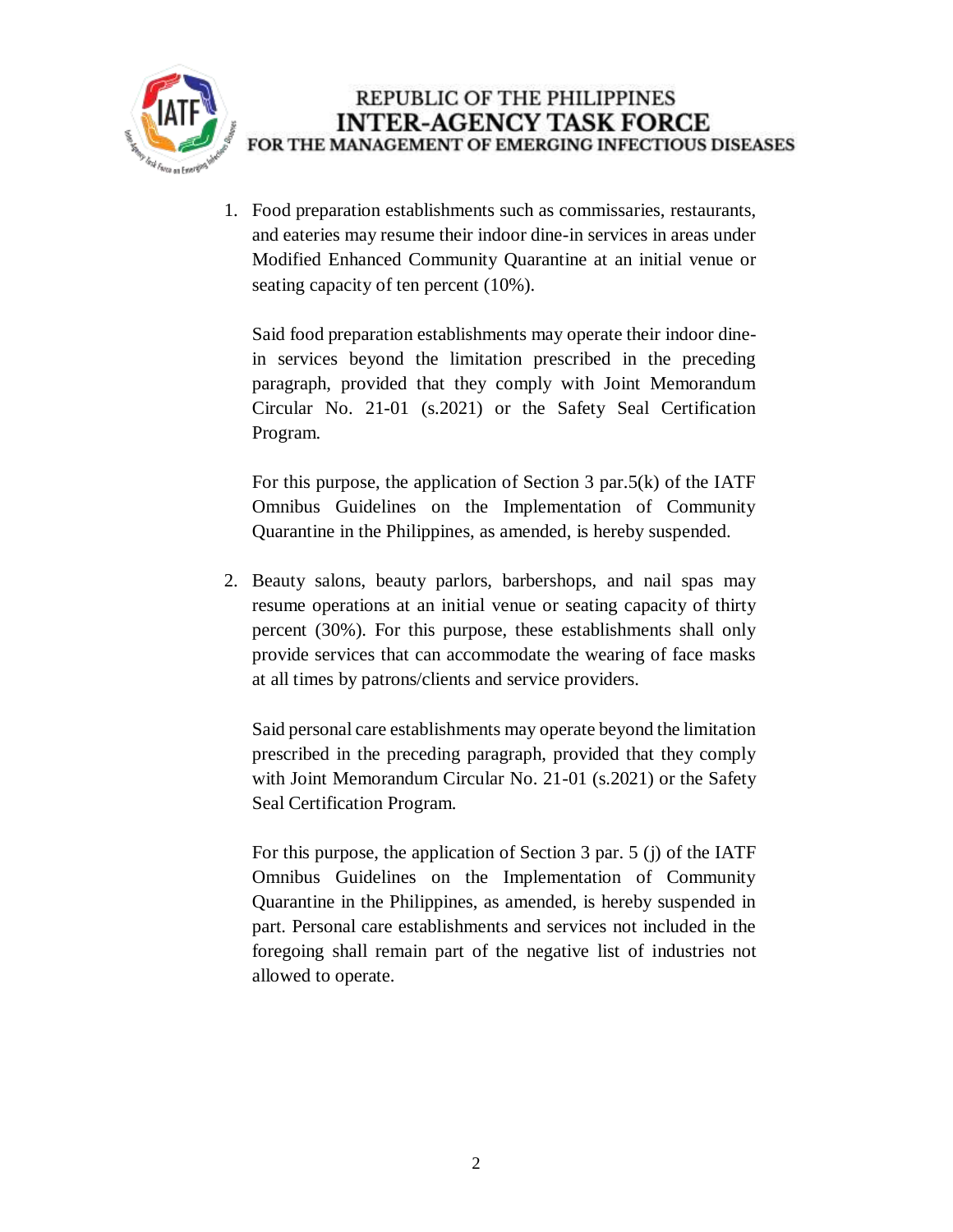

- B. Beginning 01 May 2021, the foreign nationals allowed under previous IATF resolutions shall be allowed to enter the Philippines subject to the following conditions:
	- 1. With valid and existing visa at the time of entry, except for those qualified under the Balikbayan program under Republic Act No. 6768 or the Act Instituting the Balikbayan Program;
	- 2. With pre-booked accommodation for at least seven (7) nights in an accredited quarantine hotel/facility;
	- 3. Subject to COVID-19 testing at the quarantine hotel/facility on the sixth (6th) day from date of arrival;
	- 4. Subject to the maximum capacity of inbound passengers at the port and date of entry;

However, travel restrictions imposed by IATF Resolution No. 112 (s.2021) issued on 27 April 2021 shall continue to be in force.

The foregoing is without prejudice to immigration laws, rules and regulations such that the Commissioner of Immigration shall have the exclusive prerogative to decide on waiver or recall of exclusion orders for foreign nationals, including other foreign nationals who have entered the Philippines by virtue of IATF resolutions, subject to regular reporting to the IATF Secretariat at the end of each calendar month.

The Bureau of Immigration is directed to formulate the necessary guidelines to ensure smooth implementation of the foregoing.

**RESOLVED FURTHER,** that the Chairperson and the Co-Chairperson shall be duly authorized to sign this Resolution for and on behalf of the Inter-Agency Task Force.

**APPROVED** during the 113th Inter-Agency Task Force Meeting, as reflected in the minutes of the meeting, held this April 29, 2021, via video conference**.**

**FRANCISCO TELECTION** 

Secretary, Department of Health IATF Chairperson

**KARLO ALEXEI B. NOGRALES** Secretary, Office of the Cabinet Secretariat IATF Co-Chairperson